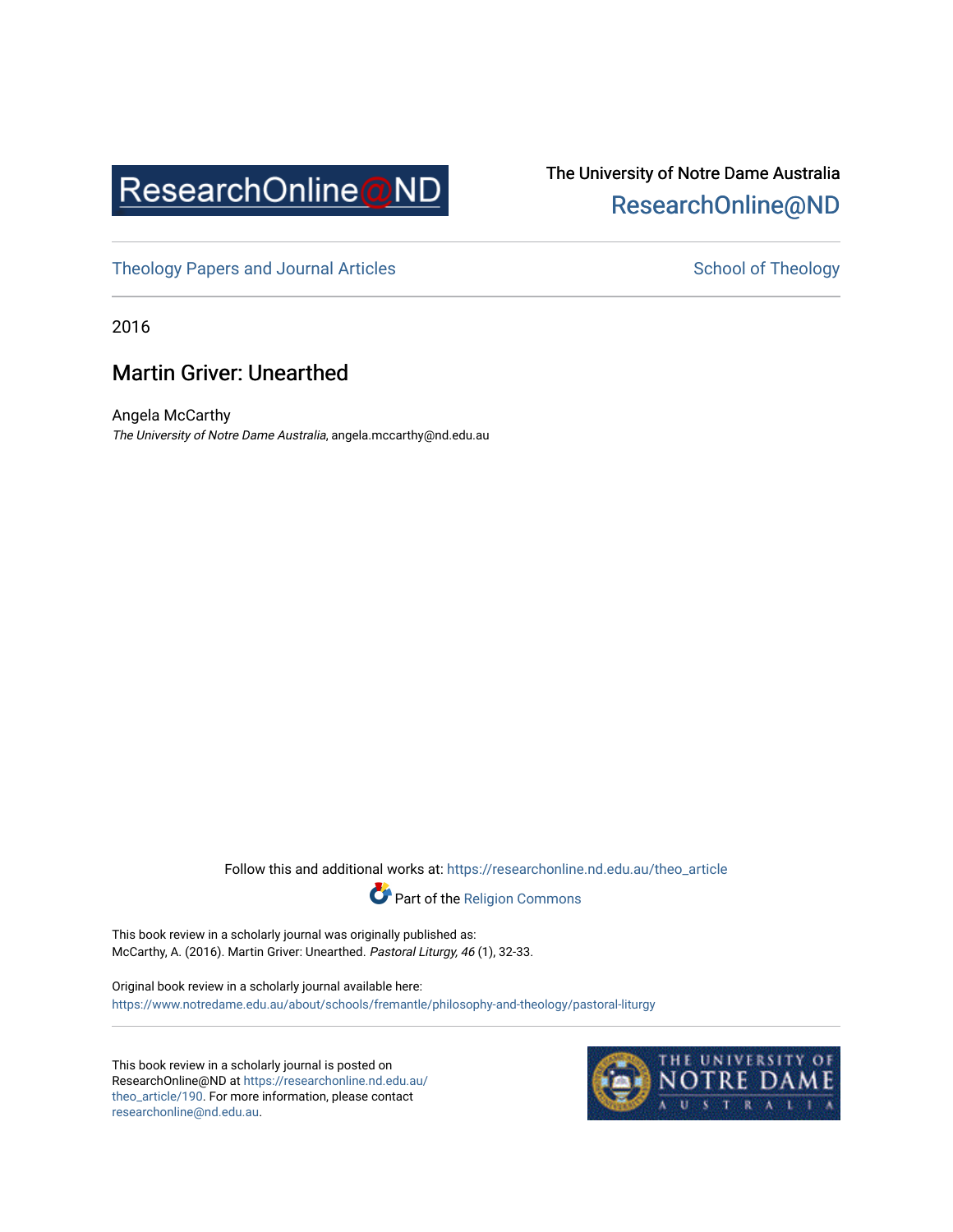This is the author's version of a book review published in *Pastoral Liturgy.* McCarthy, A. (2016). Martin Griver: Unearthed. *Pastoral Liturgy, 46*(1), 32-33.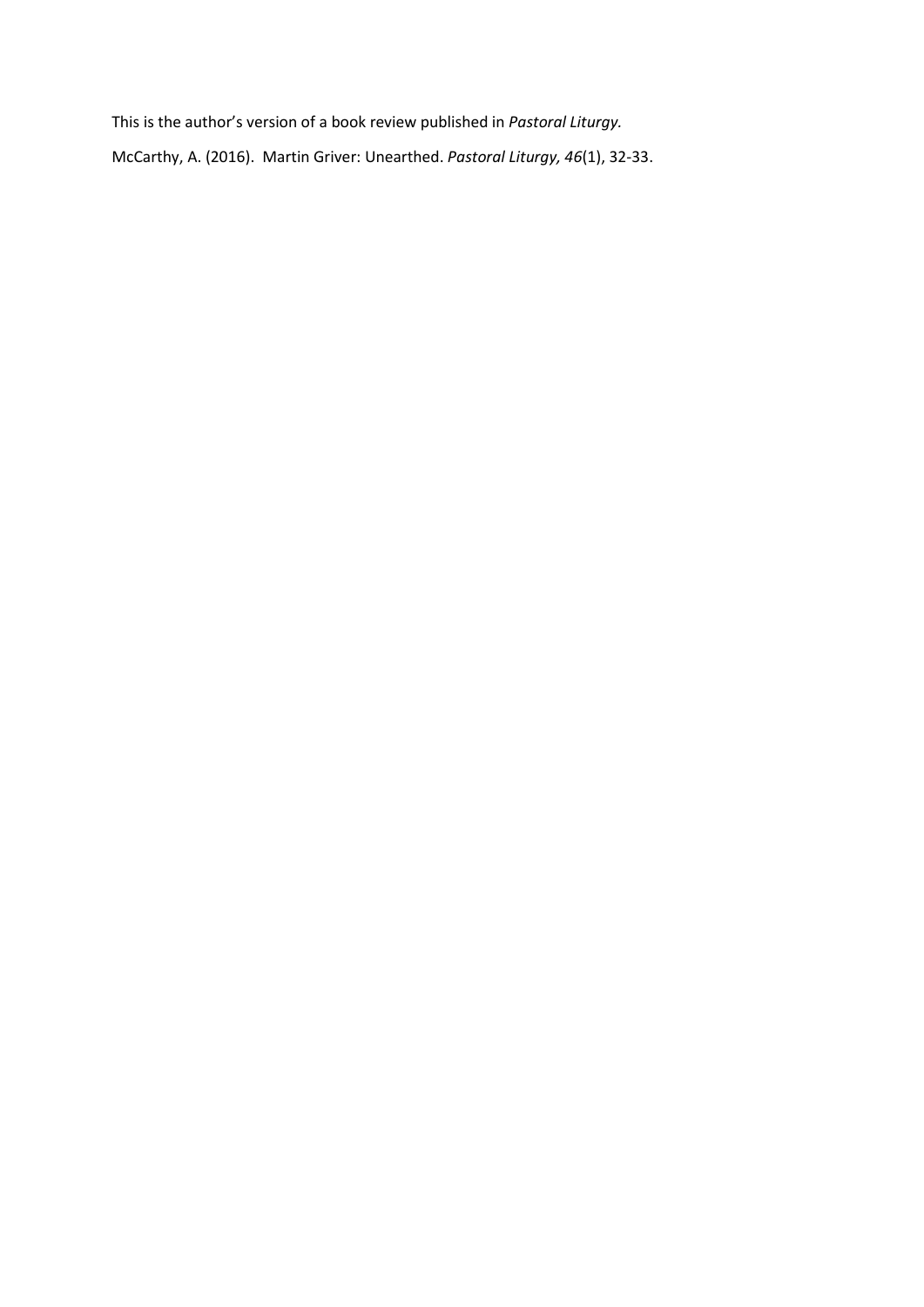O'Brien, Odhran. *Martin Griver: Unearthed*. Strathfield NSW: St Pauls, 2014.

## Book review by Dr Angela McCarthy

Ecclesial biography is not my usual genre for reading pleasure but this book certainly was very pleasurable to read.

O'Brien was awarded the Historical Commission Research Scholarship from the Catholic Archdiocese of Perth which provided him with the funds to write this book. Further scholarship funding from the Western Australian History Foundation and personal and professional support from others enabled him to travel within Australia and over to Spain to delve into original sources. The study of Church history is indeed important and for this biography original sources of information have been sufficient to build a valuable historical view of the period in which Martin Griver worked in the new settlement of Perth as well as a view of the man himself. O'Brien carefully outlines the sources that he used in his first chapter with special emphasis on the value of the archives in the New Norcia Monastery, two hours' drive north of Perth.

The period in which Martin Griver worked in the new colony of Western Australia was formational from several perspectives. The preceding two bishops, Brady and Serra, had ecclesiastical battles that left the small Catholic community scarred and financially depleted. Griver actually arrived on 29 December 1849 into the port town of Fremantle with Serra who was newly made a bishop and a Spanish knight and who brought with him new recruits from Spain for the fledgling colony. [1](#page-2-0) Bishop Salvado, the one who principally established the community at New Norcia, was also with them and their Benedictine recruits from Spain. Bishop Serra was to be the new auxiliary bishop for Bishop Brady and even though they were greeted fervently by the small Catholic community both Brady and Serra had different ideas about how the missionaries were to be dispersed. Bishop Serra intended to send them to New Norcia where the Benedictine monks had begun a community as a mission to the aboriginal population but Bishop Brady had very different ideas. What ensued was what has been described as 'The Great Schism of Perth'.<sup>2</sup> O'Brien's account is detailed and well supported and shows how the cultural differences between the Spanish and the English speakers became a serious cultural problem for the small community struggling to establish themselves in Western Australia.

A further struggle was the extreme delays in communicating with Rome, particularly Propaganda Fide, who were charged with administering missionary activities by the Curia. In our contemporary communication systems we are capable of speaking to people on the other side of the world with no difficulty at all. In the latter 19<sup>th</sup> Century it could take four months for a letter to reach Rome and if they asked for more details the letter exchange with a possible decision could take up to twelve months.<sup>[3](#page-2-2)</sup> It is hard for us to comprehend the difference that would make to responsible decision making activities. Both Serra and Brady took advantage of it and eventually Bishop Polding had to go to Perth from Sydney to untangle the debacle. Brady was sent back to Europe and Serra left in charge but the difficulty between the Spanish vision and the needs of Perth, Fremantle and the wider country areas was left to Griver, as the administrator, to sort out and restore to some kind of harmonious social balance.

l

<span id="page-2-0"></span><sup>1</sup> Odhran O'Brien, *Martin Griver: Unearthed* (Strathfield NSW: St Pauls, 2014), 77.

<span id="page-2-1"></span><sup>2</sup> Ibid., 61.

<span id="page-2-2"></span> $3$  Ibid., 60.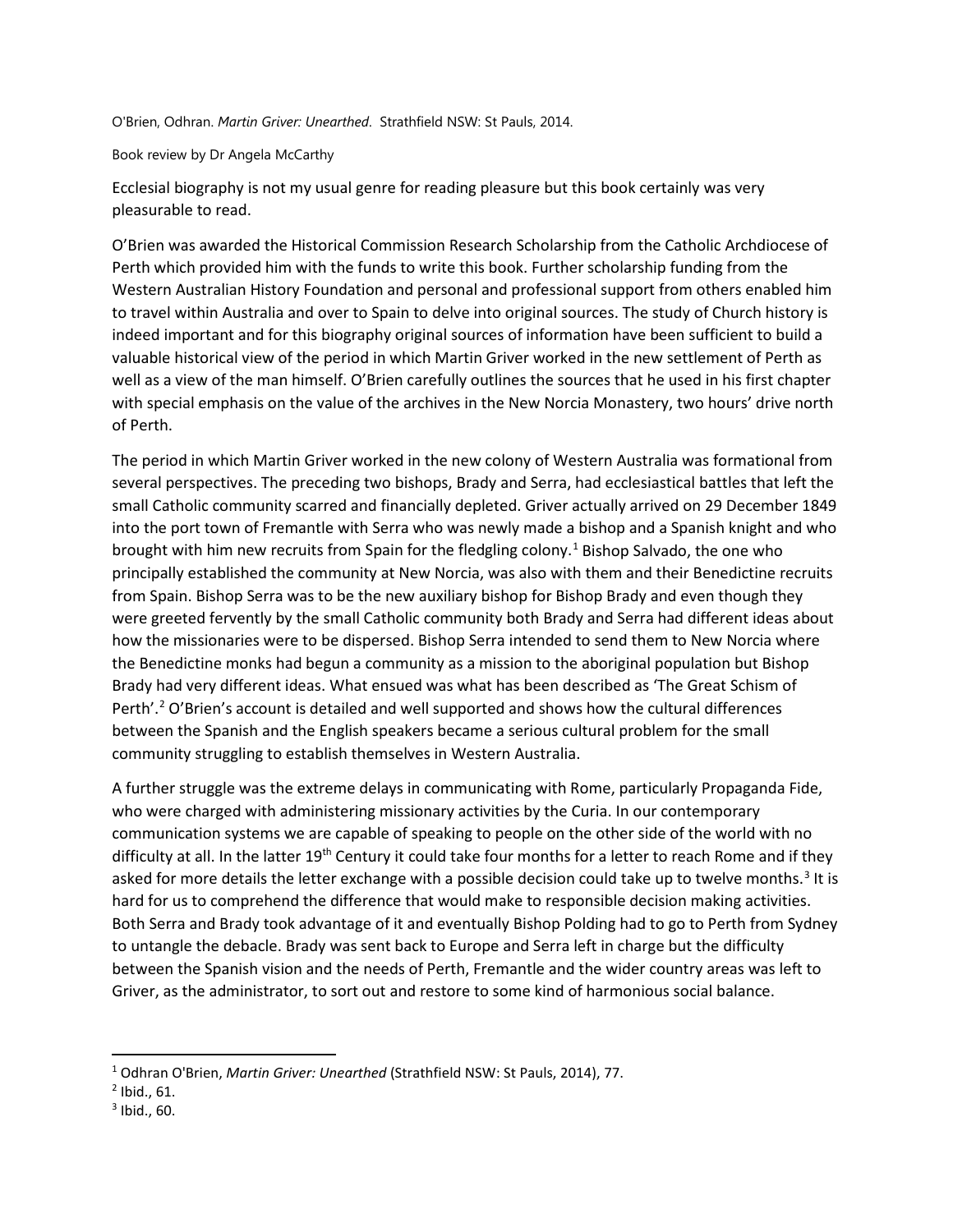O'Brien's account of this unfolding history is detailed and full of interesting details that have a legacy in Western Australia to this day.

One of the unique qualities of Griver was a result of the Spanish Government's attempt to reduce the clergy and their power. Griver was not allowed to take Holy Orders as the Spanish Government limited ordinations to try and restrict the numbers of clergy and therefore their wealth and power.<sup>[4](#page-3-0)</sup> When this happened to Griver he went to University and qualified as a doctor. This was a gift to the Western Australian community and particularly to the community at New Norcia and to outlying Catholic communities with few resources. He also had experience in viticulture and horticulture from his upbringing in a farming family in Granollers.<sup>[5](#page-3-1)</sup> He was determined that the colony would be self-sufficient in altar wine!

While battles ensued between the Spanish and English speaking fraternities, Griver established himself as a very good administrator, humble, honest and diligent. He put in place very good structures and processes that enabled the young diocese to start to function in a more orderly manner. Western Australia did not begin as a penal colony and the lack of labour made it very difficult for the colony to flourish. However, once convicts had been brought to WA the majority of them were Irish Catholics and so the needs for pastoral care were greatly increased for Griver's administration but few resources were available.<sup>[6](#page-3-2)</sup> O'Brien makes it clear throughout the biography that the poor, the convicts, the marginalised and others struggling to survive were Griver's main concern. His own apostolate to those in the notorious Fremantle prison was profound.

This biography presents Griver as a holy man. Even though he made initial vows as a Benedictine before leaving Spain, he did not finalise them as the needs of the colony and then his elevation to Bishop of the Perth diocese took his entire vocational resources. He was responsible for the building of St Mary's cathedral which he saw as the necessary spiritual and cultural focus for the Catholic community of Western Australia. His body was exhumed from under the old cathedral and reinterred in the new crypt following the beautiful renovations completed in 2009.

Problems that we have today with cultural differences between clergy and parish communities,<sup>[7](#page-3-3)</sup> as well as badly behaved priests and the resultant damage, were a reality for Griver as well. He was greatly challenged by the needs of the convicts, especially those to be executed.<sup>[8](#page-3-4)</sup> Even more so, the preparation of the aboriginal prisoners who were facing execution. In these instances Griver worked well with Salvado who was building the New Norcia community. He asked him to send an indigenous person who was capable of communicating with the aboriginal prisoners and to bring them comfort.

Griver was an ascetic person who was very frugal and he insisted that those around him live similarly. It was only after his death that it was discovered that he wore crosses with nails strapped to his body, one on his back and one on his chest.<sup>[9](#page-3-5)</sup> This was not uncommon among the mystics of Spain and Europe who

 $\overline{\phantom{a}}$ 

- <span id="page-3-1"></span><sup>5</sup> Ibid., 75.
- <span id="page-3-2"></span> $6$  Ibid., 77.
- <span id="page-3-3"></span> $<sup>7</sup>$  Ibid., 156.</sup>
- <span id="page-3-4"></span><sup>8</sup> Ibid., 149.
- <span id="page-3-5"></span> $9$  Ibid., xxx.

<span id="page-3-0"></span><sup>4</sup> Ibid., 37.